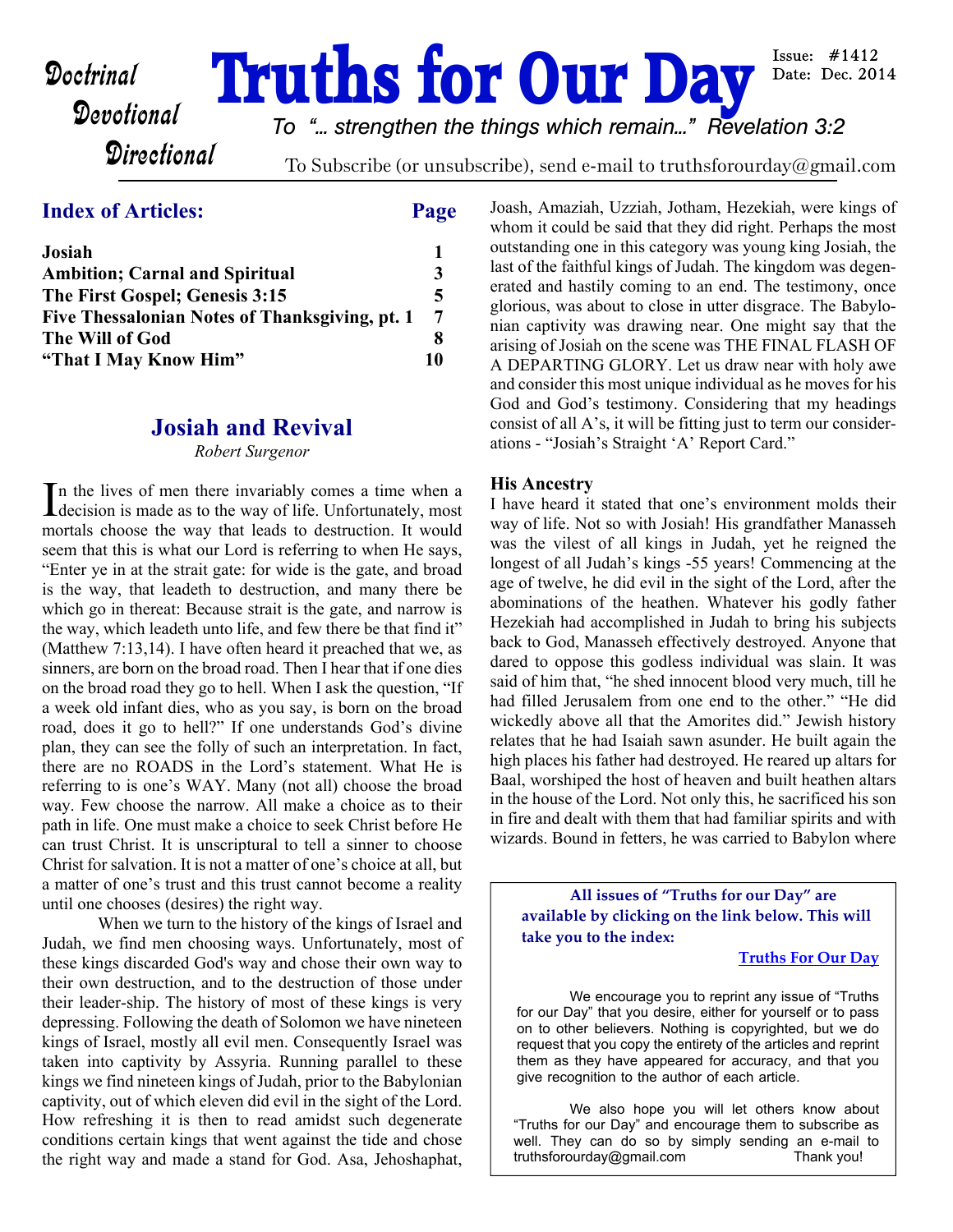there he was converted to God. There is none too wicked, but what God cannot save. Returning to Jerusalem he "knew that the Lord He was God." At his death, Josiah was a lad of six and perhaps his grandfather's unique awakening and salvation had an impact on young Josiah's soul. However, his 22-year-old father Amon took the throne and the six-year-old Josiah witnessed a father of whom it was said, he "trespassed more and more." Amon's reign was short. After two years he was murdered by his servants.

#### **His Attitude**

It is to be observed that God told Moses to instruct His people that they were not to turn aside to the right hand or to the left, to go after other gods to serve them. (Deuteronomy 5:32; 28:14). God also imposed this law upon future kings that were to arise in the nation. Kings were also told to write a copy of God's law in a book and it was to be with him, and he was to read therein all the days of his life: that he may learn to fear the LORD his God, to keep all the words of this law and these statutes, to do them (Deuteronomy 17:18,19). The scriptures and the scepter were not to be divorced. Joshua was told, "Be thou strong and very courageous, that thou mayest observe to do according to all the law, which Moses my servant commanded thee: turn not from it to the right hand or to the left" (Joshua 1:7). Years later, Joshua, as an old man, exhorts the nation before his departure, "Be ye therefore very courageous to keep and to do all that is written in the book of the law of Moses, that ye turn not aside therefrom to the right hand or to the left" (Joshua 23:6).

 It was said of Josiah, "he did that which was right in the sight of the LORD, and walked in the ways of David his father, and declined neither to the right hand, nor to the left" (2 Chronicles 34:2). Notice, the words, "to the right hand or to the left" are not recorded as exhortations, as in the former passages, but they are recorded as a reality in the life of this lad between the age of eight and sixteen. It is interesting that when Josiah was twelve, Daniel was born and Jeremiah commenced his tearful ministry in Jerusalem. Could it be that Jeremiah had some influence over this unique king? I remember William Warke saying that the left hand was the place of weakness and the right hand the place of power. A man turning to the left hand would be a person that was too weak to uphold the whole Word of God. While on the other hand, a person turning to the right hand would be a person going beyond the Word of God to promote his own ideas. Thus, the right hand would characterize legalism and the left hand looseness.

 Let me relate two things that were actual experiences in my own life. As for turning to the right hand, years ago I was visiting an assembly where a young brother had applied for fellowship. He was told that he must shave off his mustache before they would receive him into the assembly. As far as I was concerned, his pencil-line mustache was

becoming to him. However, it was the choice of either wearing a mustache or being in the assembly according to the oversight. The young brother was to be commended, for he took the ultimatum well, even though it wasn't scriptural. The following Lord's Day, an afternoon ministry meeting was arranged. While sitting up front, five minutes before the meeting was to commence, one of the brethren hurriedly came up to me and whispered, "Brother Albert Ramsey just walked in the door and we were wondering if you would share your meeting with him?" Seizing an opportunity to prove a point, I seriously replied, "No." The brother was taken back and asked me, "Why not?" I told him, "If you will not allow a young brother to come into this assembly because he has a mustache, then how can you allow a man to get up on the platform and preach to that assembly when he has a mustache?" The brother stuttered and said, "But he's a Lord's servant." I replied, "Yes, but as a preacher, he is more responsible than the young brother, not to have a mustache, according to your judgment on mustaches." The brother looked very dismayed and then I smiled and said, "I only wanted to prove a point to you." Brother Ramsey and I shared the meeting. The assembly had turned to the right hand.

 As pertaining to the left hand, I know of an assembly, that in the past, before receiving a saint for fellowship they would be questioned regarding various former things seen in their lives. Sisters were asked, "Do you intend to let your hair grow?" Applicants were asked, "Would you still feel free to occasionally participate in religious services in denominationalism?" Sad to say, that assembly never brings these issues up anymore. They are manifesting a left hand turn.

 Josiah was a man that fully kept the word of God, yet, in his zeal, did not go beyond its divine precepts. He was what we would call a well balanced man, "he declined neither to the right hand, nor to the left." In spite of his ancestry, he did that which was right in the sight of the Lord. His attitude was spiritual, "he declined neither to the right hand, nor to the left." We justly give Josiah an "A" on both counts. How does your report card measure up?

 As we follow this unique king, we shall examine further his report card of straight "A's".

 Entering the region of Judah (2 Chronicles 34) our eyes fell upon a lad of eight years of age, Josiah by name. We considered his ANCESTRY. There was nothing in his family tree for the past one hundred years that would encourage this young lad to godliness. Yet we noticed that in spite of his environment "he did that which was right in the sight of the LORD." We concluded from this, that environment does not always mold the way of life in an individual. Josiah was a classic example of this. His ancestry had much to be desired, yet he turned out well.

 Next we noticed his ATTITUDE. He had made up his mind to follow an undeviating course for his God - "he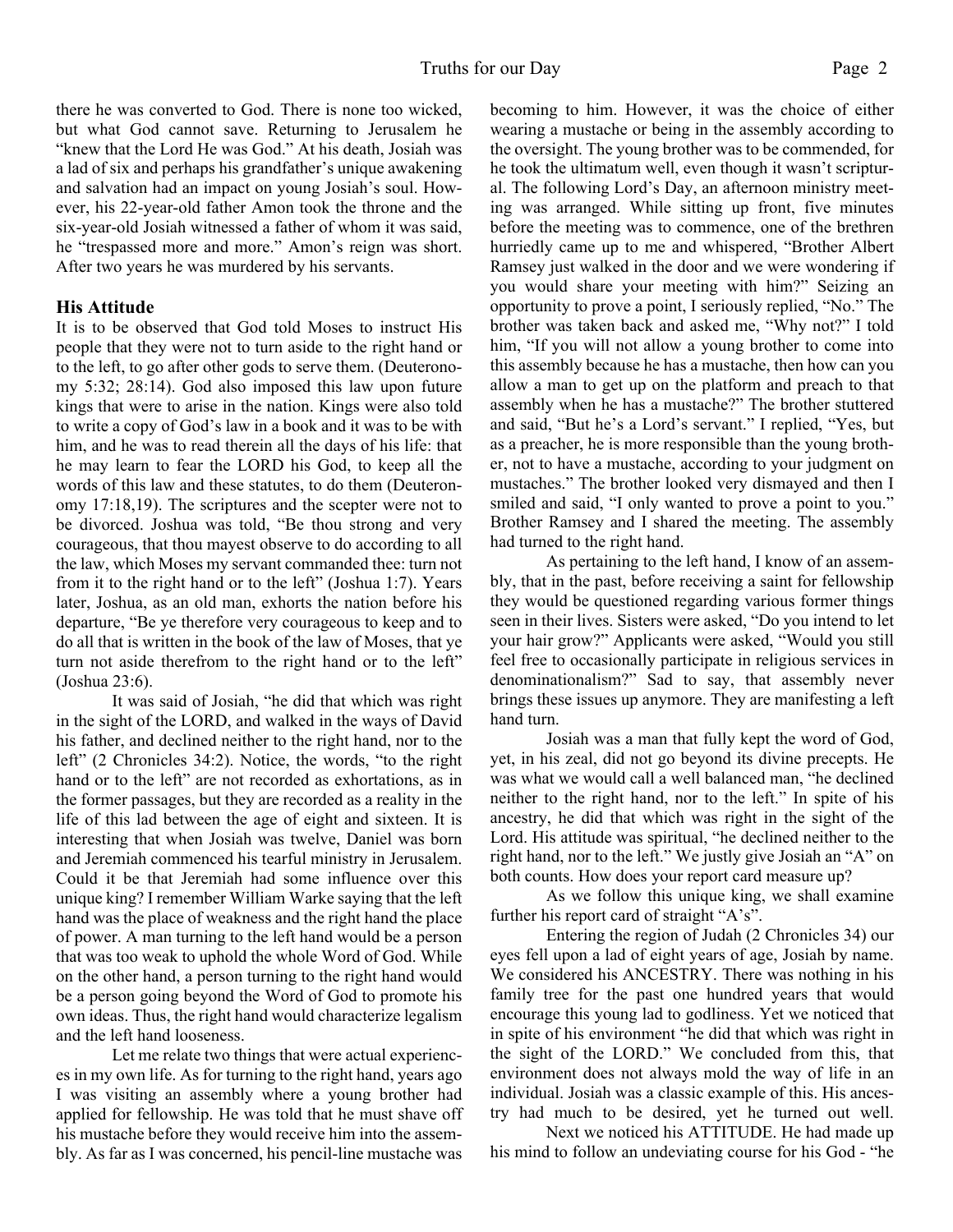declined neither to the right hand, nor to the left" (vs. 2). We noticed that a man turning to the right hand could well be termed "legal," while one turning to the left hand would constitute looseness. Josiah was a well balanced man.

(To be continued)

How precious the words of Romans  $6:10, 11!$  - Th that He died, He died unto Sin once... Likewise reckon ye also yourselves." "He liveth unto God." We with Him live to God. He died to Sin by dying for Sin. It was once imputed to Him. He put it away by the sacrifice of Himself; and now, with the glory of His atonement, lives at the right hand of God. The poor and needy one, by faith in the Son of God, is in Christ as Christ in God's sight. Is no Sin now imputed to Christ? so none to the believer. Is Christ, with the glory of His atonement, accepted of God?—so the believer. The apprehending by faith these great things is the true way of mortifying Sin. "Sin shall not have dominion over you; for ye are not under the law, but under grace"  $(v. 14)$ . R. C. Chapman

#### **Ambition; Carnal and Spiritual** *Hector Alves*

 $\prod$ t is a remarkable thing that though the Greek word which<br>would be translated into our language "ambition" occurs would be translated into our language "ambition" occurs only three times in the New Testament, yet in none of these three instances has it been so done in the Authorized version. The true meaning of the word is "love of honor" and the translators may have sought to avoid the use of such a word and so in the three instances mentioned they render it by the use of three other words, as follows: in 2 Corinthians 5:9 laboring; in Romans 15:20—striving; and in 1 Thessalonians 4: 11-studying.

 Ambition in itself is by no means sinful, but its being good or bad depends on the thing upon which the heart is set. In our everyday life this covers a wide field, and no fixed rule can be applied or set down, for ambition is a necessary aid to progress. Worldly ambition is altogether wrong for the child of God, but if the real reason behind ambition is to extend one's usefulness for God, then such ambition is certainly commendable. This, no doubt, was true in the case of Jabez (1 Chronicles 4:9). We read that this man was "more honorable than his brethren." They may have been honorable men too, but Jabez was "more honorable." His was a remarkable prayer, "Oh, that thou wouldest bless me indeed, and enlarge my coast, and that thine hand might be with me," etc. This might appear to be a very selfish request, but was it not with a view to the glory of God? It is well for us who are the Lord's people to have only those ambitions upon which the blessing of the Lord can rest. "Wherefore the Lord God of Israel saith," I Sam. 2:30, "them that honor Me I will honor," and let it be remembered, Divine principles never change; they are the same in each dispensation.

 Now, before looking at these three New Testament Scriptures that bring before us the word "ambition," in a good sense, we might notice some cases of carnal ambition that we find in the Word of God. There were those who were ambitious, wanting to attain to something that God never intended for them. We find this at the very beginning of man's history, and we find it again at the very end, and many times in between.

 In Genesis 3:5 we read those words, "Ye shall be as Gods." Ambition seems to have been one of the first temptations that assailed our first parents. Surely they had all they needed, and all that would be desired; but here was something to be grasped at, so by their carnal ambition they fell, being ambitious to attain to something that God never intended they should be. This is something we need to guard against in our own hearts. Then, in 2 Thessalonians 2:4, we read of a man "who exalteth himself above all that is called God, or that is worshiped." Here, near the end of man's history, we find the very same thing. Ambition will be one of the outstanding features of "that Wicked One." Here, again, we have carnal, yea Satanic ambition.

 There is also a remarkable instance of carnal ambition in one of Judah's kings—Uzziah. He was a good king, till "his heart was lifted up to his destruction," 2 Chronicles 26:16. Then he transgressed against the Lord his God. He aspired to do that which God never intended he should do; he went into the temple of the Lord to burn incense upon the alter of incense. That appertained to the priests, the sons of Aaron, and not to the royal line of Judah. For this carnal ambition God smote him with leprosy. Alas, how this very thing creeps into the assemblies of God's people today; Men aspiring for a place and position for which they are not fitted and which God never intended them to fill.

 This same thing is seen in the New Testament, and among the very last men in whom we would expect to find it. In Luke 9:46 we read "Then there arose a reasoning among them (the disciples), which of them should be the greatest." I suppose this question, "Who shall be the greatest?" is one of the oldest questions in the world. It has been asked from the very beginning of man's history; all down through the centuries it has been written, in every country, and in every walk of life. It did not begin with these twelve men, nor did it end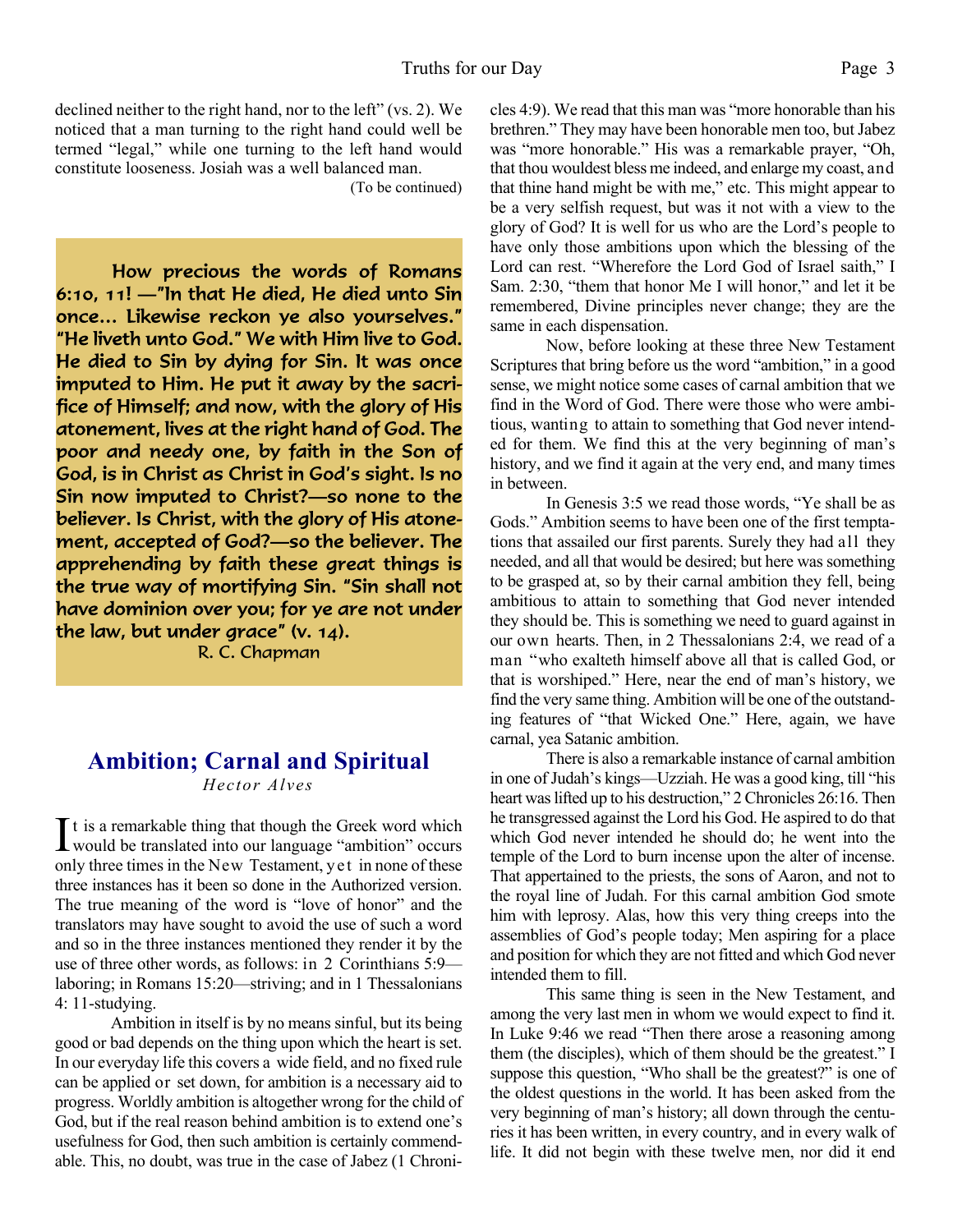there. We find it in the field of sport, who can be champion, who can get the coveted cup or other prize. Then, in the realm of aviation, who can fly the highest or the farthest; and in politics, in the college; in commerce, ambition is rife; who shall be the greatest? But this should not be so among us who are called Christians. What a rebuke follows here—verse 47, "And Jesus perceiving the thought of their heart," etc. said, "He that is the least among you, the same shall be great." verse 48. One has well written

> Woulds't thou go high? Go low! Woulds't thou go up? Go down! For go as low as e'er you will, The Highest has been lower still.

 God wants quality, not quantity, as someone has said, "One cup of water has as much of the quality of water, as has the whole of Lake Superior." A great thing today is the idealizing of quantity, bulk rather than reality, not knowing froth from fodder; and one almost despairs of seeing it different.

 But let us look at our Scriptures where we have spiritual or Christian ambition brought before us. In 2 Corinthians 5:9 we read "Wherefore we labor, that present or absent, we may be accepted of Him." This is rendered in the Newberry Bible, "Wherefore we are ambitious" etc. In Dean Alford's translation it reads, "Wherefore it is our ambition," and the Revised Version (margin) gives it, "We are ambitious." Then in our second Scripture, Romans 15:20, "Yea, so have I strived to preach the Gospel," etc. Mr. Newberry gives this "Being ambitious to preach the Gospel," Dean Alford has it, "Making it my ambition to preach the Gospel," and in the R. V. (margin) it is, "Being ambitious to preach the Gospel."

 In the third Scripture we read, 1 Thessalonians 4: 11, "And that ye study to be quiet, and to do your own business," etc. This is translated in the Newberry Bible, "Ambitiously endeavour to be quiet," and by Dean Alford, "Make it your ambition to be quiet," and in the R. V. (margin) "Be ambitious to be quiet."

 So we have these three portions the Christian's threefold ambition as set forth in the Word of God. In the first we have what might be termed our "Ambition Godward," in the second, our "Ambition Manward," and in the third, our "Ambition Selfward." Let us look at these three briefly.

 2 Corinthians 5:9 "Wherefore we are ambitious that whether present or absent we may be well pleasing unto Him" Newberry. So our ambition "Godward" should be, that whether present in the body when the Lord comes, or absent from the body when He comes, we may be found well pleasing unto Him. God has not left us in the dark concerning that which is well pleasing to Him. Enoch had this testimony, that he pleased God. Hebrews 11:15, but from 1 Corinthians 10:5 we learn that with many of His

earthly people, God was not well pleased. Before we were saved we could not please God, "They that are in the flesh cannot please God;" but now, as His children it is our great privilege to live to please God. This, of course, will cost us something. We find in three instances that pleasing God is spoken of as a sacrifice. "That ye present your bodies a living sacrifice, holy, acceptable, (well pleasing) unto God." Romans 12:1. "The things which were sent from you, an odour of a sweet smell, a sacrifice, acceptable, well pleasing to God." Philippians 4:18. "By Him therefore, let us offer the sacrifice of praise to God continually, that is, the fruit of our lips, giving thanks to His Name, but to do good and to communicate forget not, for with such sacrifices God is well pleased." Hebrews 13:15, 16. So we find that to "present our bodies a living sacrifice," to give of our substance, and to offer praise, is well pleasing to God. May we, like the Apostle Paul, be ambitious to please God.

 Romans 15:20. "Being ambitious to preach the Gospel" etc. This ought to be our ambition manward. In the previous verse of this chapter the apostle speaks of having fully preached the Gospel from Jerusalem and around to Illyricum. What a testimony! Look up your map and see what a territory this takes in. Surely he attained his ambition. This is something sadly lacking among us today. It is recorded concerning William Carey, one of the first to go to the foreign field with the Gospel, that when a young man he taught school, and failing at that he took up shoe repairing. He had hung up in his cobbling shop, a map of the world. On it China was in black, and India and Africa, and much of Asia. While mending shoes he would look at the map, and pointing out those countries to his customers, he would say, "All those countries that are black have never heard the Gospel; I long to go there with the news of salvation." What an ambition! We may not be able to go to places where Christ has not been named, or even to go beyond our home town or city, but we can all "Make it our ambition to preach the Gospel," our little sphere, whether by word of mouth to the individual, or by gospel tract.

 Then, in 1 Thessalonians 4:11, we have what ought to be our ambition selfward. "And that ye ambitiously endeavour to be quiet, and to do your own business," etc. This has been paraphased, "Be ambitious to be unambitious." To live a quiet, godly life to provide things honest in the sight of God and man. We find the very opposite to this in the second epistle, there were some "Which walked disorderly, working not at all, but were busybodies." 2 Thessalonians 3:11. These were not ambitious to be quiet. We are to be active, yet doing no one harm. This would be a great ambition. What sorrow we bring upon ourselves when this is not the case. "If any man offend not in word, the same is a perfect man." Jms 3: 2.

 So let us have this threefold ambition, to live to please God, to spread the Gospel, and while doing these, to seek to keep self in the background.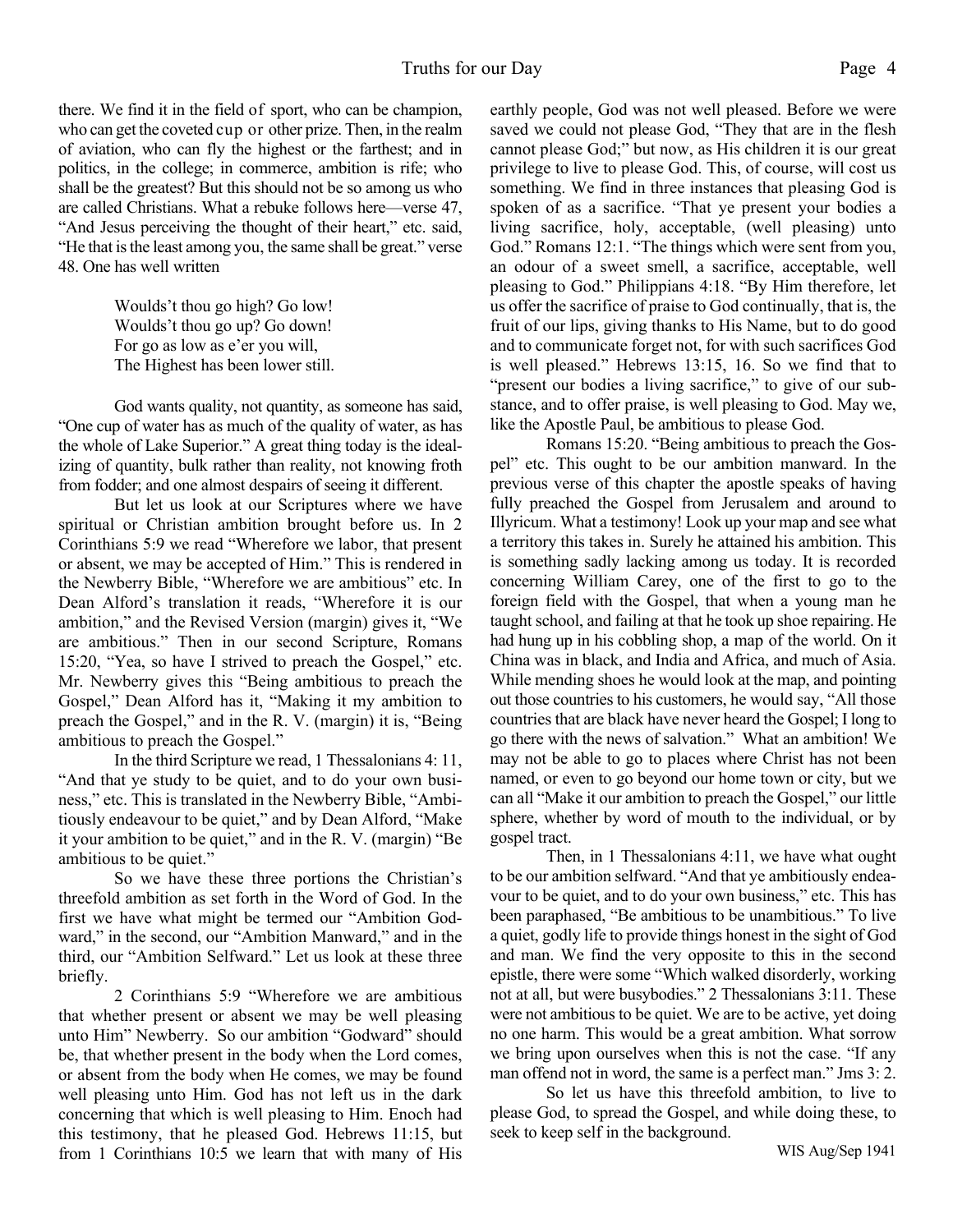# **The First Gospel: Genesis 3:15**

*Joel Portman*

"And I will put enmity between thee and the woman, and between thy seed and her seed; it (he) shall bruise thy head, and thou shalt bruise his heel." (Genesis 3:15).

The promise that God gave to the guilty pair followed<br>immediately upon the heels of their sin, the fall, and he promise that God gave to the guilty pair followed their exposure by the God against whom they had sinned. It was a glimmer of light in the darkness, the promise of hope amidst judgment, and the anticipation of a Victor given to the vanquished. It was an expression of the eternal purpose of God, and it clearly displayed His infinite grace toward those who were unworthy of it. This verse has long been considered to be the first promise of the coming of the Messiah, sometimes called the Proto-Evangelium, or first gospel of the Bible. There are aspects of this verse that give us the unfolding course of God's dealings with men and the anticipated, ultimate defeat of His enemy, the devil. We rejoice to see how this truth has been and will be fulfilled to the ultimate exaltation and glory of the woman's Seed, as seen here.

 This article seeks to expand our appreciation for the possible different aspects of this prophesy, perhaps to an extent that not all will agree with. However, it is for our consideration, and for the purpose of enlarging our thoughts about how these few words were seen in the unfolding of God's Word.

#### **Recipient of the Prophecy**

It is notable that this prophecy wasn't directed toward the guilty pair, though they were the interested listeners to what the Lord was saying. It was directed to the serpent, and to the evil spirit that lurked in the serpent. God's physical judgment had been pronounced upon the serpent itself in the previous verse, and that position of the serpent in the physical sense has continued to this day. It will also continue into the millennium, as we read that "The wolf and the lamb shall feed together, and the lion shall eat straw like the bullock: and dust shall be the serpent's meat. They shall not hurt nor destroy in all my holy mountain, saith the LORD." (Isaiah 65:25). This indicates that in that condition of a restored earth, the residual reminder of the curse that resulted from sin will be the sight of the serpent, still writhing upon the ground and unrestored to its creatorial state.

 The verse also gives a clear prediction of the eventual condemnation and crushing of the enemy of God who was the motivator and who used the serpent for his approach. It leaves no uncertainty as to the eventual complete victory of God over Satan, a victory that will be accomplished through the woman's seed, a literal man, linked with and descended from the one who had succumbed to Satanic temptation. If Christ, as the Son of Man, will ultimately rule sovereignly over all creation, He also, as the Seed of the woman, will be the instrument who will accomplish the complete victory over every opposing power.

 To the serpent, we find, on a natural level, the anticipation of the antipathy between women and their descendents and serpents. In general, there seems to be an inborn abhorrence that exists between the female sex and snakes. Many commentators go no farther than this, not seeing any symbolic implication than what one can observe in society from the beginning. However, it seems very clear that the prophetic utterance of the Lord against the serpent was directed at this point toward the spiritual being that was the evil instigator of the fall. This is what we would like to consider in the remainder of this article. And we can do it under a series of questions that will need to be considered from the Scripture.

#### **In What Consists the Enmity?**

How was it expressed?

Who are the Persons involved?

"Enmity" is a word that indicates active hatred and hostility of one against another. It is derived from a root word that means "to hate." Thus it indicates something more than mere abhorrence or aversion; it is a word that depicts an on-going opposing activity with attempts to destroy and ruin, and a determined antipathy that is unceasing. It is a word that is used to describe the unceasing hatred of the Philistines toward Israel that sought to destroy them (Ezekiel 25:15) and the attitude of continuing opposition toward Israel by Syria (Ezekiel 35:5).

 We can trace an unending enmity expressed in repeated attempts to destroy and render God's purposes impotent regarding Israel and the coming Seed in the Old Testament. We have only to note instances such as Cain murdering Abel in Genesis 4, and Exodus 1 when the midwives were commanded to kill all the males of the Israelite children. Amalek's attack against Israel in Exodus 17 was another attempt of the serpent to counteract God's purposes to bring His people to Himself; God's pronouncement of perpetual warfare with Amalek from generation to generation until He has utterly put out their remembrance is indicative of the on-going warfare between God and the serpent. We see it in Balak's and Balaam's attempts to get God to curse Israel in Numbers 23-24, and then in Moab's activity to corrupt and destroy Israel through ruined separation in Numbers 25. Athaliah's attempt to destroy all the royal seed of the house of David continued that effort (2 Chronicles 22:10) and further manifested that enmity. That pattern of active enmity and hatred of the serpent against the nation of Israel and the promised Seed continued even to the coming of Christ, when Herod killed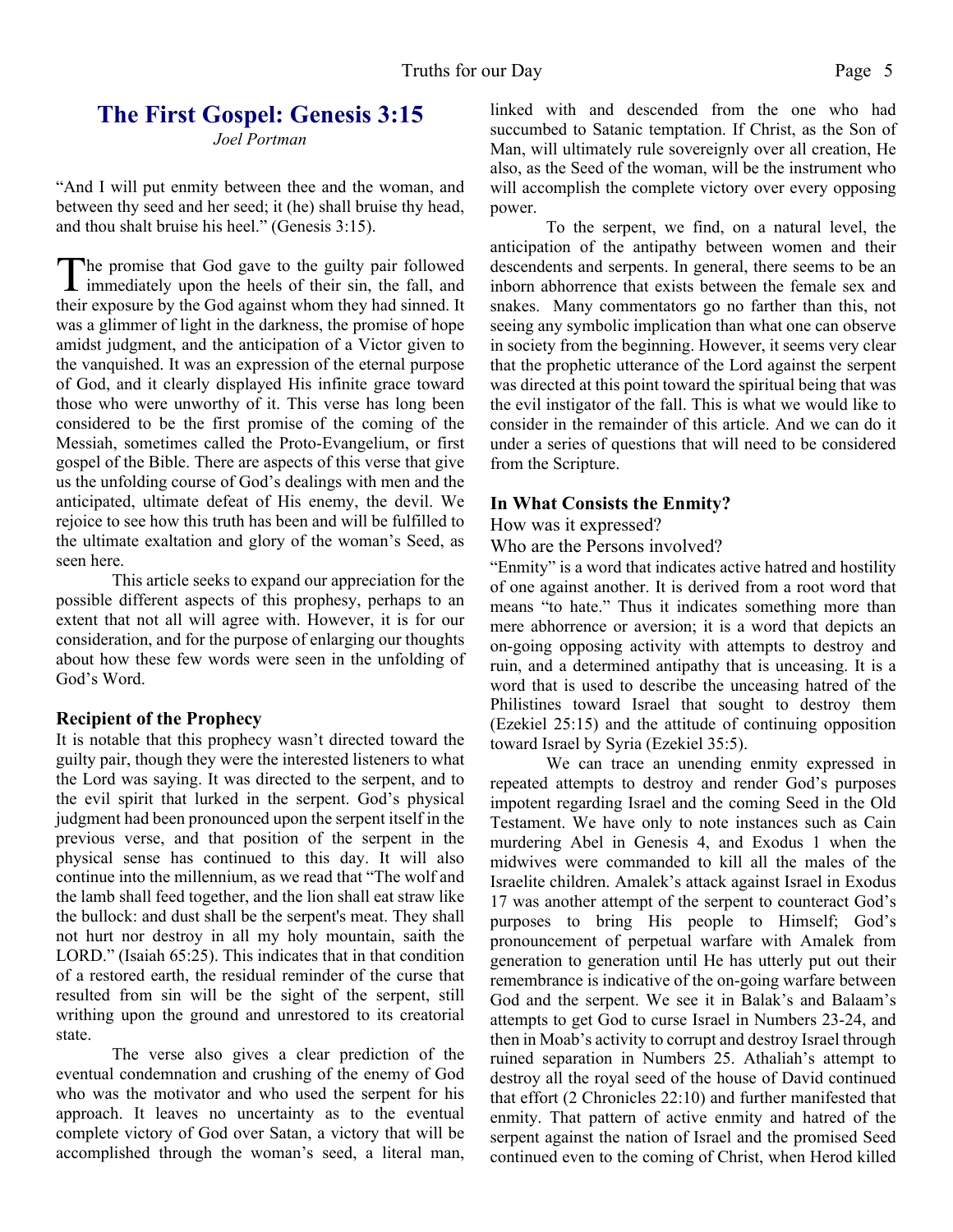all the male babies in the area of Bethlehem (Matthew 2:16).

 These are only more obvious examples of the enmity that existed (and still continues). It is enmity on the serpent's part. But who is the woman? At first sight, it is obviously Eve, but we suggest that the woman is typical of the nation of Israel, and this is often the case symbolically in Scripture. The most clear indication of this is found in Revelation 12, where sound exposition shows that this woman is a type of the nation. Other references that refer to Israel as the woman include Jeremiah 6:2, Isaiah 54:6, Jeremiah 4:31, Ezekiel 16:30, Hosea 3:1, Micah 4:9-10, and others. The examples cited show that there has been a perpetual enmity between Satan and the nation of Israel that, in fact, continues to this day, as expressed by the hatred of surrounding nations for that little country. It will culminate in the future, when all the forces of the armies allied against Israel will be on the verge of its destruction, when the Lord will return gloriously to bring defeat to all those forces (Zechariah 14:1-5). So we see the reason for this unceasing enmity in the promise, "I will put enmity between thee and the woman."

#### **Seed of the Serpent and of the Woman**

It was a remarkable statement that our Lord made in John 8:44, "Ye are of your father the devil, and the lusts of your father ye will do. He was a murderer from the beginning, and abode not in the truth, because there is no truth in him. When he speaketh a lie, he speaketh of his own: for he is a liar, and the father of it." These religious men, thinking that they were serving the Lord, were actually perpetuating the enmity that had existed between the serpent and the woman. In this incident we can see the enmity existing between the serpent's seed and the woman's Seed. We are certainly justified to see that the Woman's Seed suggests the virgin birth of our Lord, since normally, children are considered to be the seed of the man. However, this prophecy anticipates His incarnation, His life and His sufferings, all in view of being the Woman's Seed. Galatians 3:16 speaks of the singularity of the promise of the "Seed" made to Abraham, that it directly anticipated the One Person who would fulfill it.

 Is it possible that ultimately the Seed of the Serpent goes beyond religious or irreligious men of rabid hatred against Christ, to single out the one man who is directly opposed to all that is of Christ? I am thinking of the Antichrist, who will epitomize the vain ambitions of men expressed in the lie of Satan in the garden, "ye shall be as gods (as Elohim, God), knowing good and evil." He will assume to himself the honor when he presents himself as if he is God (2 Thessalonians 2:4) and will demand the worship of men that should go to Christ. He will gather up and express in himself all the culmination of hatred and opposition to Christ, and as a result, he, as the head who represents all the ambitions that have been motivated by the

serpent, will be crushed by the victorious Seed of the woman. The bruising of the serpent's head is fundamentally directed at the source of man's fall, for it is Satan himself who will be ultimately crushed under the foot of Christ. A crushing of the heel wouldn't be a fatal blow, but that of the serpent's head would be final and complete. It would seem that, actually, the bruising of the heel of the woman's Seed took place at the cross, in view of which the Lord said, "this is your hour and the power of darkness," (Luke 22:53). It was a blow that was intended to completely destroy Him and eradicate His power, but instead, it was counteracted by His glorious resurrection. The fulfillment of the crushing of the serpent's head is based on the victory that the Lord accomplished at Calvary, but it will not be realized until He will "bruise Satan under your feet shortly," (Romans 16:20). God's purpose is to "put down all rule and authority and power," (1 Corinthians 15:24) and "put all things under his feet." (v. 25). The serpent will be completely, eternally vanquished, and then consigned to the lake of fire that has been prepared for him (Matthew 25:41). Then Christ will reign supreme, God's purpose will have been fulfilled, and saints who are eternally linked with Him in His glory, will reign with Him.

 So that in this one verse, we have the anticipation of on-going enmity between Israel and other nations, as well as the enmity that also exists between men of the serpent's nature and those who have the divine nature. This is to be expected by all of us as well. "Marvel not, my brethren, if the world hate you," (1 John 3:13). Again, the Lord said to His disciples, "If ye were of the world, the world would love his own: but because ye are not of the world, but I have chosen you out of the world, therefore the world hateth you." (John 15:19). Then we also see the bruising of the heel of the Seed of the woman at the cross, which will be followed by the final victory of Christ over that old serpent, the devil when He will crush his head. It should be a source of our joy and peace to know that this first promise of God will be ultimately and completely fulfilled. Additionally, it should help believers who are suffering from others for the sake of Christ to realize why this is taking place and to bear it with dignity and thanksgiving for His sake.

Thus saith the Lord, "Count it all joy when ye fall into divers temptations." Let us only be clear of unbelief and a guilty conscience, and we shall hide ourselves in the rock and pavilion of the Lord, sheltered beneath the wings of everlasting love till all calamities be overpast.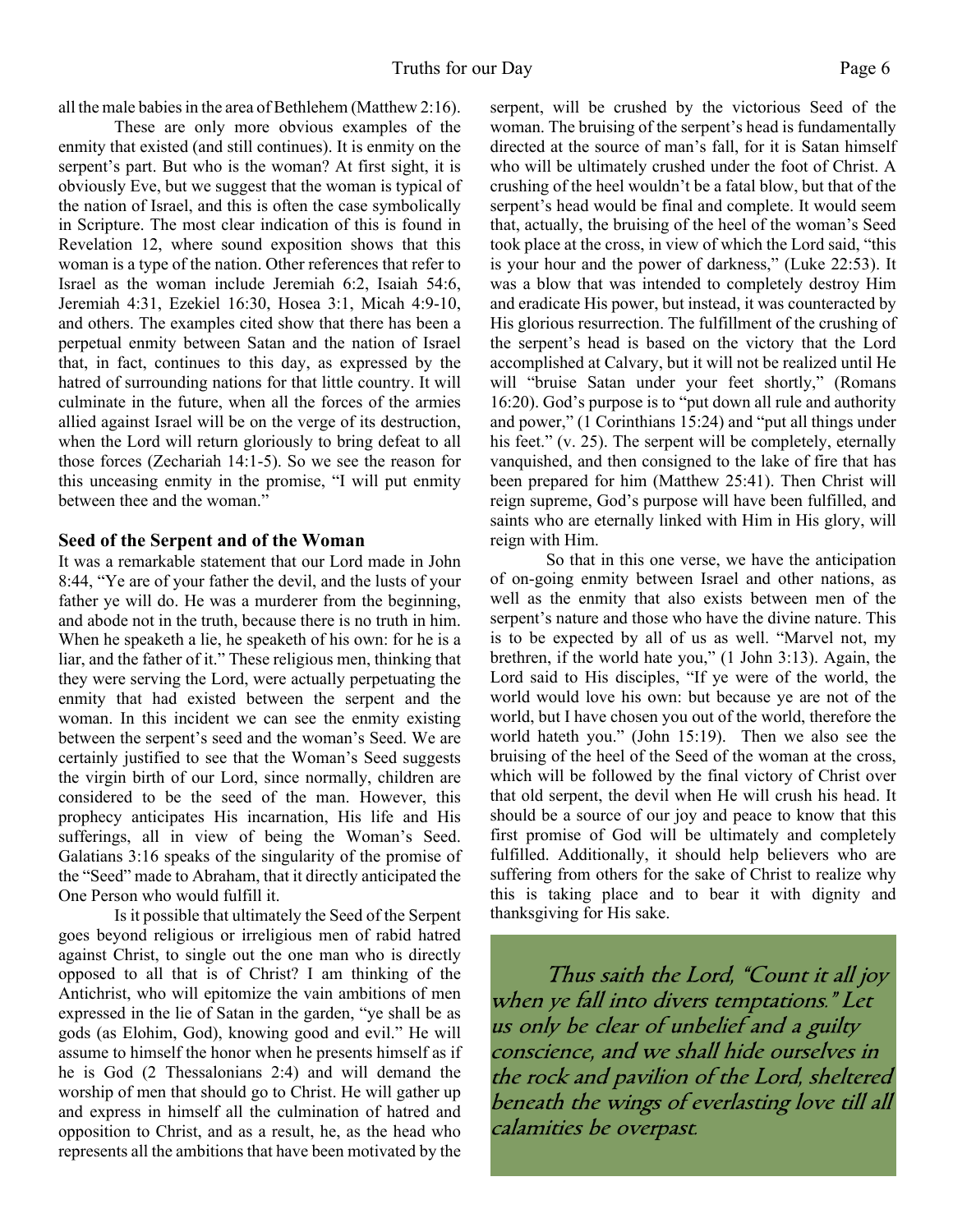#### **The Five Thessalonian Notes of Thanksgiving** *W. Williams*

The Epistles to the Thessalonians are both preeminently<br>occupied with the truth of the Lord's coming. It is quite occupied with the truth of the Lord's coming. It is quite evident that they believed and acted upon the Apostle's teaching that Christ might come at any moment. They were pre-millenialists in deed and truth; not vain janglers holding the Lord's second coming as a pet theory while busily engaged adding dollar to dollar and house to house.

 Another thing about the Thessalonians, they were in their first love. Freshness of affection and quickness of understanding go together, so that there was little to correct in comparison to the churches in Corinth and Galatia. Paul has not well begun his letter to the Corinthians, when we find him saying: "For it hath been declared unto me of you, my brethren, by them which are of the house of Chloe, that there are contentions among you." There, strife and division had done their foul work. When Rehoboam got on the throne he was determined to rule by despotism. Jeroboam fresh fern Egypt is soon on the scene and between them they soon divide Israel. So it was in Corinth, there were those who wanted to Lord-over God's heritage and exclude God's servant Paul, and there were those Jeroboam like, with their worldly wisdom and carnality all looking for a place, and division was the outcome.

 Then again in his Epistle to the Galatians, Paul only gets a few words written when he is compelled to refute doctrinal error of a most serious character. "I marvel that ye are so soon removed from him that called you into the grace of Christ unto another gospel."

 It is refreshing then to turn to the Thessalonians and to read note after note of thanksgiving sent up to God by the beloved Apostle Paul because of their faith, love, and works. While other churches gave him care and "travailing in birth" because of their condition; the Thessalonian Assembly cheered and refreshed that faithful servant of Christ; and if their godly walk and waiting awakened such notes of tra.nksgiving and praise in Paul's heart; what joy must they have given to Him "who tends with sweet unwearied care the flock for which He bled."

 The first note we have in Chapter 1:2 "We give thanks to God always for you all, making mention of you in our prayers; remembering without ceasing your work of faith, and labour of love, and patience of hope in our Lord Jesus Christ." It is interesting to notice the little word "all." We give thanks to God for you all. In later chapters we see that there were the ubiquitous "busybodys" even in the young Thessalonian Assembly, some disorderly ones, and some weak and weary lambs of the flock, yet there was something in all of them that he could thank God for. What a lesson we have here! How often we allow the failings and

faults of our fellow-saints to so obscure our love's vision that we can see no mark of grace upon them, for which we can give God thanks. How very fair and honest was the Apostle. Ever ready to acknowledge what was of God and there is something of God to be seen in every regenerate soul—even in the troublous busybody and in the failing weak one.

 But there were positive causes for this first note of thanksgiving. There was a work of faith, that is a work that had the word of God for its guide and authority. All else is but presumption and shall be but "wood, hay and stubble" at the judgment seat of Christ. There was also a labor of love? This is the kind of labor that gladdens God's heart, when love is the motive power. When love is absent it becomes mere "labor" as in the message to the church at Ephesus, or as Peter said: "Lord we have toiled all night and caught nothing." There is a hymn we used to sing when newly saved, "Toiling on, toiling on," but since then we have learned a more excellent way: "The love of Christ constraineth us." When our service for the Lord becomes mere toil and drudgery it is time to turn aside and get into His presence; and after sin and failure are confessed and put away, we shall get fresh revelations of His dying love for us, that shall so fill and flood our little hearts that our service will become again a labor of love.

 Then there was "patience of hope" in our Lord ,Jesus Christ. A living hope, like true faith, is always prepared for a delay—it may be a refusal. Haste and impatience are sure marks of unbelief, so that in waiting for His coming we need patience, and more patience. The setting of days and dates are indications of the lack of the "patience of hope" of the Thessalonians.

 The second note of thanksgiving we find in Chap. 2. "For this cause also thank we God without ceasing, because, when ye received the word of God which ye heard of us, ye received it not as the word of men, but as it is in truth, the word of God, which effectually worketh also in you that believe." There were no "higher critics" among the Thessalonian saints. They received the Gospel as a direct message from God Himself; and the results justified their faith. We need to be on our guard in these days when that foul lie of Darwin is being propagated as not being incompatible with a belief of the fundamentals of Christianity. In these days when the so called "assured results" of false science are causing the masses of christendom to let go one by one the great fundamentals of the faith once for all delivered unto the saints.

 Thank God, so far, we have heard of no assembly of Christians gathered to the name of the Lord Jesus that has been tainted by this earthly, sensual, devilish wisdom; but there is not a sect and scarcely a mission today but has given way more or less to that flood of black clothed, dog collared infidelity, and God alone can preserve us. Do not let us think that we are immune from contamination from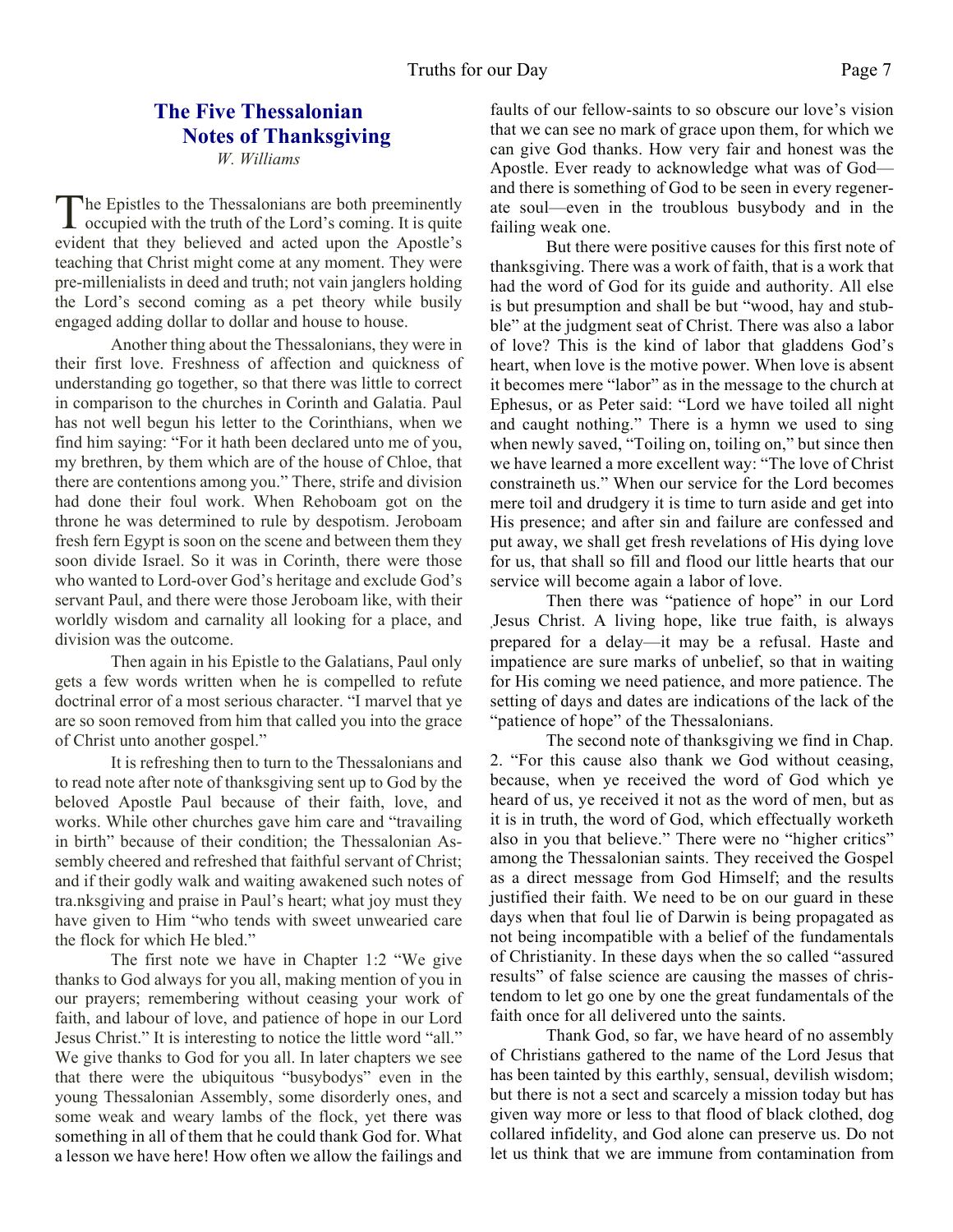this loathsome pest. Only as we hold fast the Bible as the very spoken word of God can we stand. Personally we have rested our all for eternity on its being the very word of God. On the 20th of Oct. 1900 about twenty minutes past nine as we fell on our knees before a holy God, owning that He would be just and right in sending us to hell, the truth of Romans 5 and 6 came before us and we believed it, and sins forgiven, and new life, were the immediate result. We proved Romans 5 and 6 to be the very spoken word of God. For time we have given up our worldly ambitions and aspirations because we believe the Book to be God's very word; and to come nearer still, for there is nothing so practical and ever present to us as the daily bread and butter. Over thirteen years ago we landed in Venezuela strangers in a strange land, unknown and unnoticed with but God's bare Word as our salary and strength, and, blessed be His name, there has been no hitch, so that we can say with one who proved Him from the sheep cotes to the throne: "Oh taste and see that the Lord is good; blessed is the man that trusteth in Him." Let those ecclesiastical infidels deny its truth and inspiration, if they will; but those of us who have put it to the test in every department of life are convinced that it is God's very spoken word from Genesis to Revelation.

(to be continued)

*God's time is like the time of the tide: All the art and power of man can neither hasten nor retard its moment: it must be waited for; nothing can be done without it, and when it comes nothing can resist it. The only reason why the Lord seems to delay what He afterward grants is that the best hour is not yet come.*

### **The Will of God**

*Albert Joyce*

The most important factor in our lives is the Will of God.<br>To this, all Christians would doubtless agree, at least in he most important factor in our lives is the Will of God. theory, but surely we have to confess that oftentimes this is not the guiding principle of our lives as it ought to be. When the Lord Jesus descended from heaven to earth as the perfect Servant, everything in His life was done according to the will of God.

 From the throne of His glory to the lowly cattle shed in Bethlehem, came the Son of God in incarnation saying, "Lo, I come to do Thy will, O God" (Hebrews 10:7). When in public testimony before men He said, "I came down from heaven, not to do Mine own will but the will of Him that sent Me" (John 6:38). In deepest anguish of spirit in Gethsemane, bowing His head in submission, He said, "Nevertheless not My will, but Thine, be done" (Luke 22:42). Then because of the fullness and completeness of Christ's mighty work at the cross on behalf of a sinful world, the Scripture assures us, "God our Saviour; Who will have all men to be saved, and to come unto the knowledge of the truth" (I Tim. 2:3-4). Also, we who have believed have been born again because, "Of His own will begat He us by the Word of truth" (James 1:18).

 Because of all this, the will of God should enter into every detail of our daily lives. God is interested in the very city or place where we live, and in every removal, from one place to another. Do we ever make a move without first endeavoring to get the mind of God? In James 4:13, the writer reproves those who "go into such a city" to get gain, without reference to the will of God and adds, "Ye ought to say, if the Lord will." Little wonder if we get out of the way and lose our usefulness for God, like Lot, when we step out of the "center of the circle of the love of God". The Apostle Paul wrote, "I will come to you shortly, if the Lord will", and to the Romans, he prayed God that He "might have a prosperous journey by the will of God" to come unto them.

#### **The Will of God in Salvation**

We began our spiritual history by the will of God, when we believed on the Son, were born again and received everlasting life. "This is the will of Him that sent Me, that everyone which seeth the Son, and believeth on Him, should (R. V.) have everlasting life" (John 6:40). That was the beginning of our journey with God, then, in the same portion The Lord promises, "I will raise him up at the last day". What an assurance at the end of the journey! And, meanwhile on the way, comes the assurance of preservation (v. 39) "This is the Father's will which hath sent Me, that of all which He hath given Me I should lose nothing, but should raise it up at the last day." Thus we have regeneration, preservation and the prospect of resurrection.

#### **The Will of God in Separation**

"Our Lord Jesus Christ, Who gave Himself for our sins, that He might deliver us from this present evil world, according to the will of God and our Father" (Galatians 1:3-4). Here are two great reasons why separation from this present world system should follow salvation, (1) The sacrifice of our Lord Jesus Christ on the Cross was for this very purpose. Similarly, in Chapter, 6 of this same epistle, we read, "But God forbid that I should glory, save in the cross of our Lord Jesus Christ, by whom the world is crucified unto me, and I unto the world." The cross of Christ stands between us and the world. (2) This is the will of God our Father. To mix with the world is to turn our back upon the cross and to disregard the will of God our Father. This covers every phase of the present world system; socially, religiously, commercially, politically, or the world of sport and pleasure. In the coming season, when the world under a guise of religion, mixes with the professed remembrance of the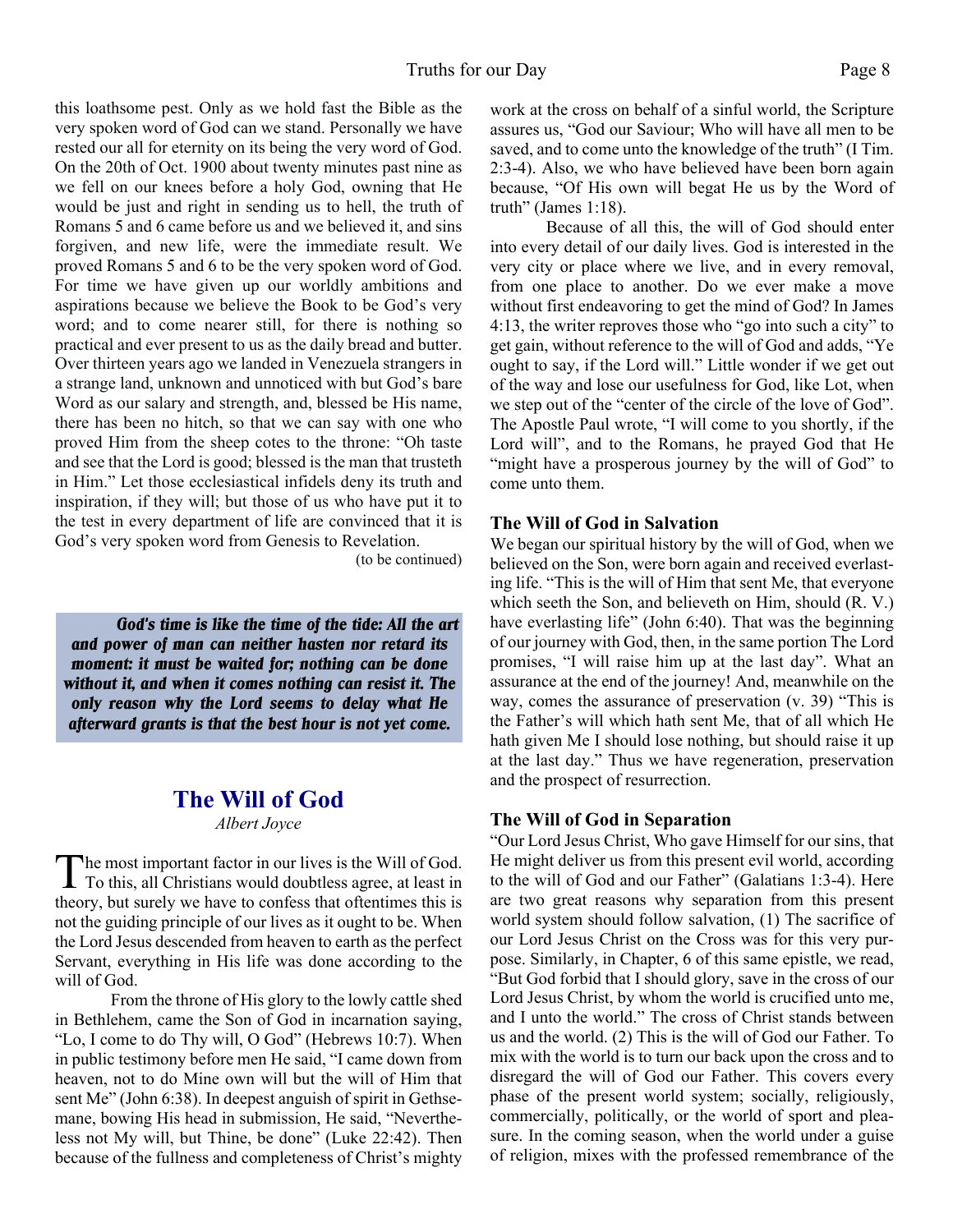birth of Christ, riotous living, drunkenness etc., what an opportunity for the Christian to display the change that the grace of God has made, in the person, the life, the business and the home. Godly separation will bring worldly persecution, which takes us to our next thought.

#### **The Will of God and Suffering**

The epistle of Peter is the epistle of the wilderness and the wilderness is the place of trial. In every chapter of the first epistle we have mention and emphasis made on suffering. How little we know of this! Peter, by the Spirit wrote, "Beloved think it not strange concerning the fiery trial...rejoice inasmuch as ye are partakers of Christ's sufferings...if ye are reproached for the Name of Christ, happy are ye", again "It is better if the will of God be so, that ye suffer for well-doing than for evil-doing" and again, "For so is the will of God, that with well-doing ye may put to silence the ignorance of foolish men."

#### **The Will of God and Service**

Every Christian has been saved to serve, but the only acceptable service to God is that which is according to His will. In Acts 18:36, the Word of God sums up the life of Israel's greatest king in a few brief words, yet what an enviable epitaph! "For David, after he had served his own generation by the will of God, fell on sleep." But one might observe, "I am not a king like David, I am only a servant". In the Epistle to the Ephesians, chapter 6, the servants, yea the bond servants are exhorted to serve, "Not with eyeservice, as men pleasers; but as the servants of Christ doing the will of God from the heart; with good will doing service, as to the Lord, and not to men." This exalts the Christians most menial service, when he realizes I am not serving men but the Lord Christ. So, whether it be the daily toil of men at work or the mother in the home, or whether it be the more direct service of the Lord, if it is done according to the will of the Lord and for His glory, it will receive a full reward bye and bye.

#### **The Will of God and Sanctification**

"As ye have received of us how ye ought to walk and to please God, so ye would abound more and more. For ye know what commandments we gave you by the Lord Jesus. For this is the will of God, even your sanctification, that ye should abstain from fornication" (I Thessalonians 4:1-3). Like salvation, no doubt we are all clear that this truth is viewed in a three-fold way. Positionally, every believer in Christ has been sanctified "through the offering of the body of Jesus Christ once for all" (Hebrews 10:10). In the future, at Christ's coming again, we shall be perfectly and fully sanctified, body, soul and spirit and made exactly like Him. In between these two points, practically, we are being sanctified by the Holy Spirit of God and the Word of God. It is this sense that is before us now. Our God is a holy God and He demands a holy life from His people. What a complete contrast we have here to some of the religious leaders today who talk of the "new morality". The Word of God would term it the filth and immorality of the flesh. What these false leaders would permit, God most strongly condemns as fornication. May the Lord help us to look at sin with abhorrence, as the Scriptures do.

 Read Roman 12, "Present your bodies, a living sacrifice, holy acceptable to God, which is your reasonable service. And be not conformed to this world: but be ye transformed by the renewing of your mind, that ye may prove what is that good, and acceptable, and perfect, will of God." To be sanctified is just to be set apart for God.

 Lack of space necessitates only a brief mention of some further thoughts relative to the will of God.

#### **The Will of God and Supplications**

Roman 8:26-27, is a great encouragement in our prayer life. "The Spirit also helpeth our infirmities: for we know not what we should pray for as we ought: but the Spirit Himself maketh intercession for us...He maketh intercession for the saints according to the will of God." But in all our prayers and supplications, thanksgiving should always accompany them. "In everything give thanks: for this is the will of God; in Christ Jesus concerning you" (1 Thessalonians 5:18). Well might the Psalmist cry, "O give thanks unto the Lord, for He is good: for His mercy endureth forever" (Psalm 107:1).

#### **The Will of God and Sonship**

Among the "all spiritual blessings" of Ephesians 1, we are predestinated "unto the adoption as sons (R.V.) through Jesus Christ to Himself according to the good pleasure of His will...having made known unto us the mystery of His will...according to the purpose of Him Who worketh all things after the counsel of His will." Having been brought into the place of sonship with the Father, we may learn the mystery of His will and be brought into His counsels.

 Surely there should be the surrendered will to the will of God, even as we began, like Saul of Tarsus, "Lord, what wilt Thou have me to do?" when the Lord was revealed to him on the road to Damascus. Subjection to the will of God can only bring blessings to our lives now and a great reward at His coming again, "Cast not away therefore your confidence, which hath great recompense of reward. For ye have need of patience, that, after ye have done the will of God, ye might receive the promise. For yet a little while, and He that shall come will come, and will not tarry." (Hebrews 10:35-37).

 **Extraordinary afflictions are not always the punishment of extraordinary sins but sometimes, the trial of extraordinary graces.**